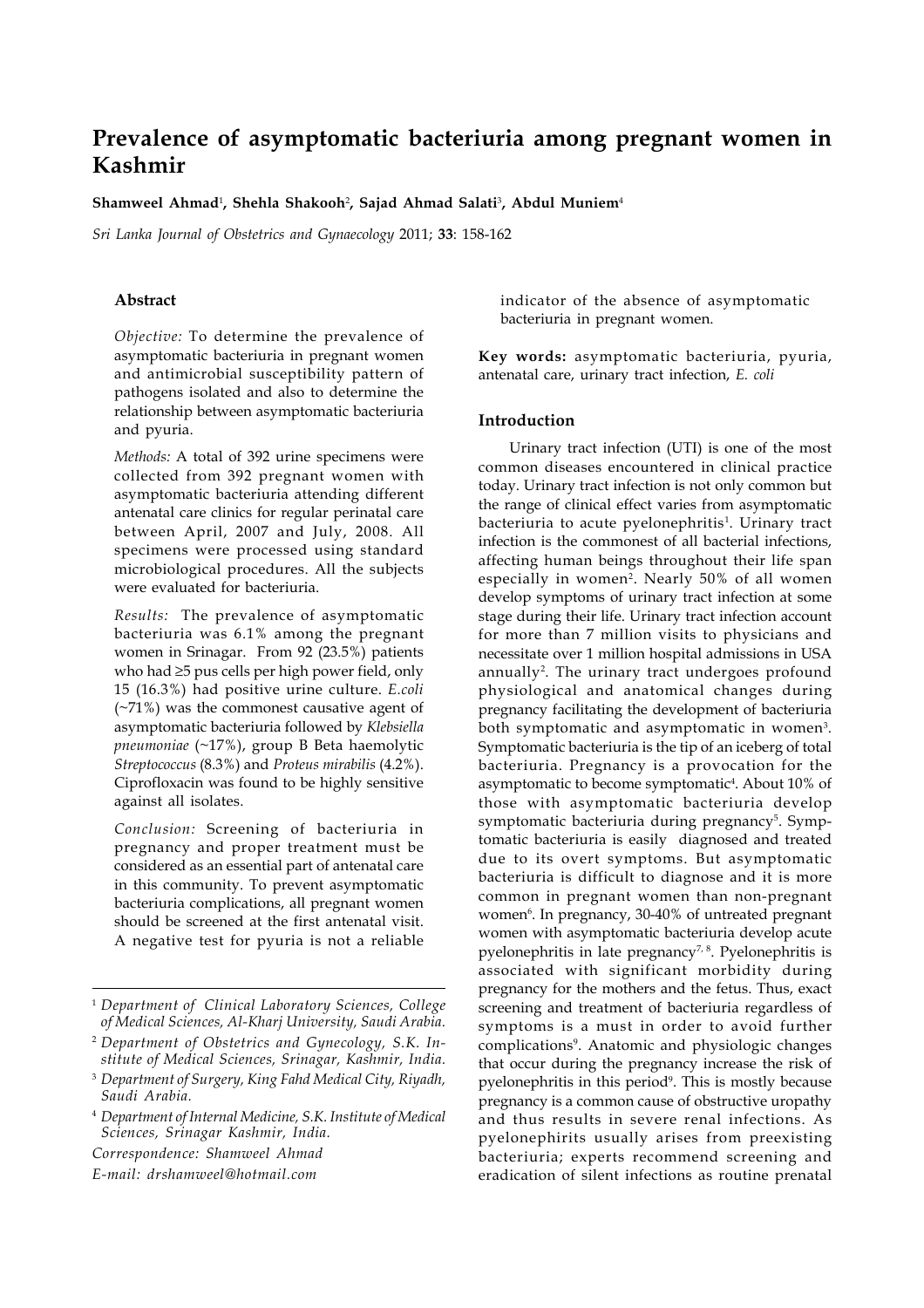practice10. Early treatment of asymptomatic bacteriuria decreases the risk of pyelonephiritis in the later stages of pregnancy by atleast 75%<sup>11</sup>. Also there is evidence that when there is no symptom, untreated bacteriuria in pregnancy may lead to less favorable pregnancy outcomes and complications like preterm delivery, low birth weight, pre-eclamptic toxemia and anemia of pregnancy<sup>7,12</sup>. Stenqvist and colleagues<sup>13</sup> have shown that 18 weeks of gestation is the optimal time for performing screening culture for detecting bacteriuria. The present study was undertaken to determine the prevalence of asymptomatic bacteriuria in pregnancy; its causative agents and their antimicrobial susceptibility pattern, and also to determine the relationship between asymptomatic bacteriuria and pyuria.

## **Materials and methods**

The study was conducted in the city of district Srinagar, Kashmir, India. A total 392 urine specimens were collected from asymptomatic bacteriuric women during April, 2007 to March, 2008. All subjects were examined at the first antenatal visit and maximum gestational age was 18 weeks. None of the patients had any signs or symptoms of classical UTI on examination. Asymptomatic bacteriuria was defined as the presence of ≥10<sup>5</sup>/ml colonies of the same bacterial species in two consecutive midstream urine without any symptom of urinary tract infection. On each visit, two consecutive midstream clean catch urine samples, one on the day of the visit and another on the next day of the visit, were collected in a sterile wide mouth screw capped container with aseptic precautions. The patients were individually instructed about the technique for collecting clean voided midstream urine specimens. All patients were asked to wipe their labia with soapy water and rinse well, then after urinating a little in the toilet fill the container (clean catch method). All the specimens were sent to the microbiology laboratory and processed on the same day. Standard microbiological techniques were used in the culture of all MSU specimens and in the identification of the isolates. One μl of uncentrifuged urine specimens were aseptically inoculated, using standard loops, onto sheep blood agar (SBA) plates containing 6% blood and cysteine lactose electrolyte deficient (CLED) agar plates. The plates were incubated aerobically for 24 to 48 hours at 37°C. The plates were read at the end of the incubation period. Colony counts equal to or more than  $10^5$ /ml was considered as significant growth.

Antibiotic susceptibility testing was carried out using the Kirby-Bauer disc diffusion technique on Muller-Hinton agar and commercial antibiotic discs

(Oxoid, United Kingdom) were used for antimicrobial testing14. The antibiotic discs used were: Ampicillin (10 μg), Naldixic Acid (30 μg), nitrofurantoin (300mg), Cephalexin (30 μg), Gentamicin (10 μg), Trimethoprim-Sulphamethoxazole (1.25/ 23.75 μg) and Ciprofloxacin (5 μg). The antibiotic disc impregnated culture plates were incubated at 37°C overnight. The diameter of the zone of inhibition was measured and recorded as resistant or susceptible according to the National Committee for Clinical Laboratory Standards (NCCLS) interpretative criteria15. For the test of proteinuria, the end of the reagent strip was dipped in the fresh urine for approximately 1 second and shaken off by tapping the strip on the side of the container. After 30 to 60 seconds the test strip was compared with the color scale (color range from yellow for "negative" and through yellow-green and green blue for "positive"). For microscopy about 10 ml of well-mixed urine sample was centrifuged at 2000xg for 5 minutes. A drop of the deposit was examined microscopically at 40x for the presence of pus cells, red blood cells, epithelial cells, casts and crystals.

The Statistical Package for Social Sciences (SPSS, version 10.1) was used for data analysis. The results are expressed as mean value ± standard deviation. Chi-square test was used for comparison between groups. A two-tailed *p*-value less than 0.05 was considered statistically significant.

## **Results**

The total number of participants who finished the study was 392. The mean age of the participants was 27.4 ± 3.1(range, 19-37 years). Of the 392 urine specimens processed, 24 (6.1%) showed significant bacteriuria. Thus the prevalence of different types of causative organism of significant bacteriuria was 6.1%. The frequency of the microorganisms isolated is shown in Table 1. The commonest organism causing bacteriuria was *Escherichia coli*. The sensitivity pattern of the isolated organisms revealed that all were sensitive to ciprofloxacin and gentamicin at very high percentage (Table 2). The organisms showed resistance to currently preferred urinary antibiotics and chemotherapeutic agents like co-trimoxazole, norfloxacin, and cephalexin (Table 2). Ninety-two (23.5%) women had more than 5 pus cells in urine specimens from which 15 (16.3%) had positive cultures. Association of presence of pus cells with bacterial growth is shown in Table 3. Women with higher number of pus cells in urine specimen had significantly higher asymptomatic bacteriuria (*p*<0.0001).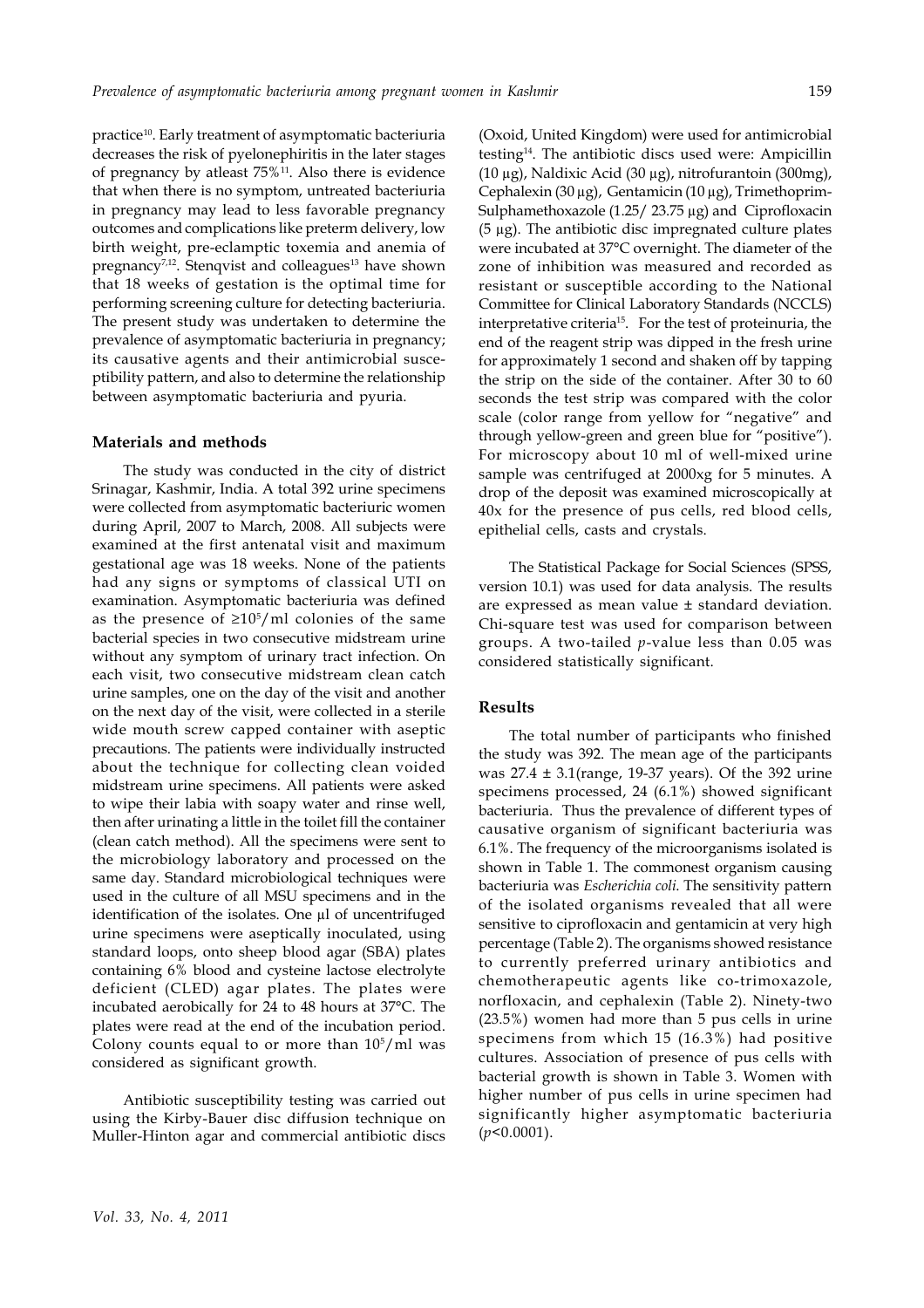| <i>Isolates</i>       | Number        | (%)    |
|-----------------------|---------------|--------|
| Escherichia coli      | 17            | (70.8) |
| Klebsiella            | 4             | (16.7) |
| Group B Streptococcus | $\mathcal{P}$ | (8.3)  |
| Proteus mirabilis     | 1             | (4.2)  |
| Total                 | 24            | (100)  |

## **Table 1. Microorganisms isolated in positive cultures**

# **Table 2. Antimicrobial susceptibility pattern of organisms causing bacteriuria in pregnant women**

| Antimicrobial drug | Causative bacteria                                |      |         |       |  |
|--------------------|---------------------------------------------------|------|---------|-------|--|
|                    | E. coli<br>Klebsiella<br>Group B<br>Streptococcus |      | Proteus |       |  |
|                    | $\%$                                              | $\%$ | $\%$    | %     |  |
| Ciprofloxacin      | 96.9                                              | 93.1 | 100.0   | 100.0 |  |
| Gentamicin         | 96.2                                              | 93.1 | 72.2    | 85.0  |  |
| Ampicillin         | 46.3                                              | 0.0  | 35.1    | 10.0  |  |
| Nitrofurantoin     | 55.1                                              | 43.1 | 74.2    | 0.0   |  |
| Cephalexin         | 38.0                                              | 29.2 | 27.7    | 15.4  |  |
| Nalidixic acid     | 48.0                                              | 52.5 | 48.6    | 31.1  |  |
| Co-trimoxazole     | 22.4                                              | 19.4 | 11.1    | 20.2  |  |

## **Table 3. Association of pus cells with bacterial growth**

| Number of pus cells | Number of patients | Positive culture<br>Number (%) | Negative culture<br>Number (%) | p-value  |
|---------------------|--------------------|--------------------------------|--------------------------------|----------|
| $\theta$            | 251                | 4 $(1.6)$                      | (98.4)<br>247                  |          |
| $1 - 4$             | 49                 | 5(10.2)                        | 44 (89.8)                      |          |
| >5                  | 92                 | 15(16.3)                       | (83.7)<br>77                   | p<0.0001 |
| Total               | 392                | 24(6.1)                        | 368 (93.9)                     |          |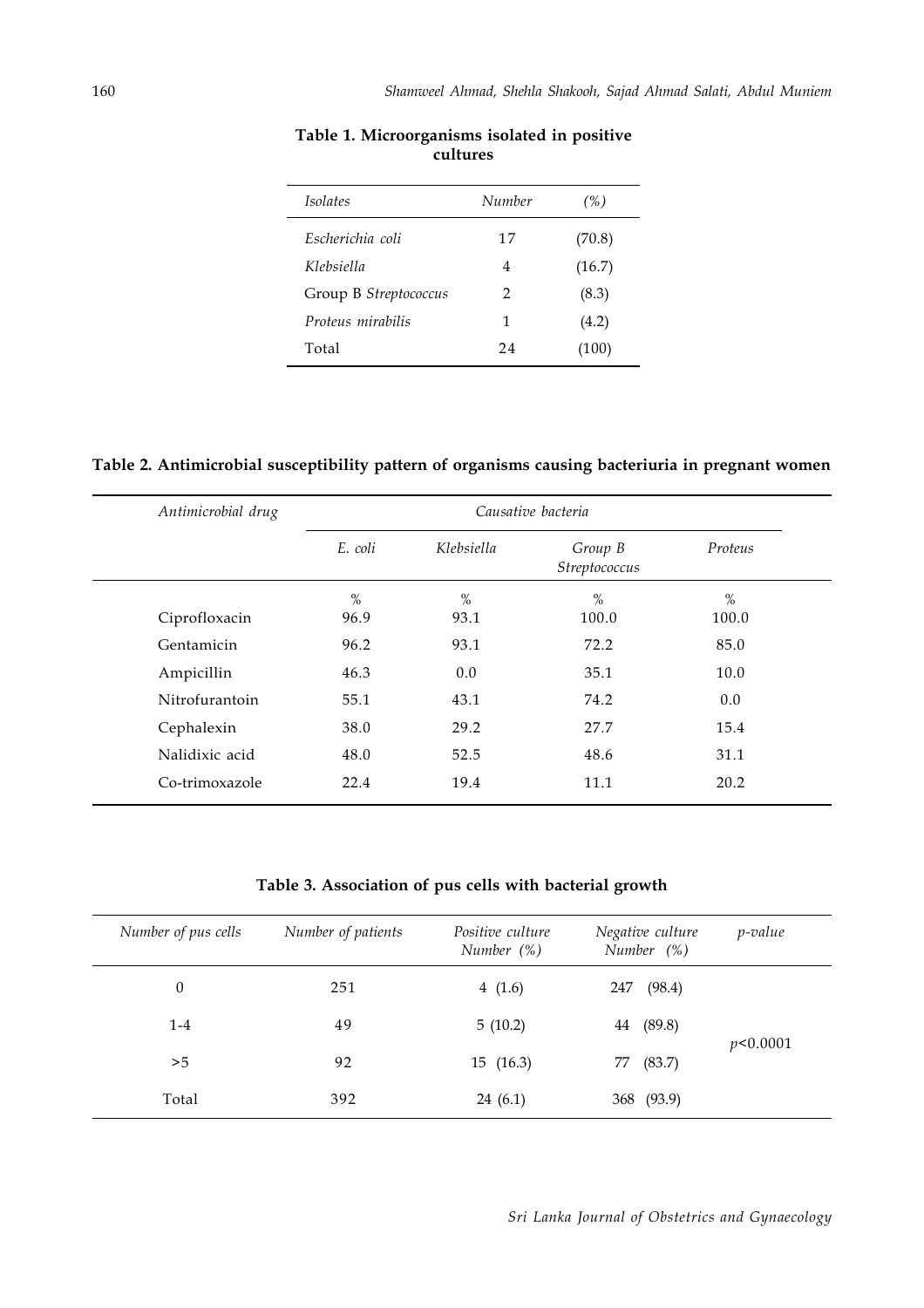#### **Discussion**

Urinary tract infections are remarkably common in women. Some 20% women in the age range 20-65 years suffer from at least one attack per year, 50% develop a urinary tract infection within their life time<sup>16</sup>. Not surprisingly infections of the urinary tract are the most common bacterial infections encountered during pregnancy. These can be both symptomatic and asymptomatic. Asymptomatic bacteriuria during pregnancy is a common and important medical condition, which will result in overt renal infections such as pyelonephirits if not detected and treated<sup>17</sup>. Smaill<sup>18</sup> showed that on an average treating 7 pregnant women with asymptomatic bacteriuria results in prevention of one episode of pyelonephirits. Ten percent of pregnant women attended in an antenatal clinic had symptomatic urinary tract infections<sup>4</sup>. In another study by Khatun et al. (1985)<sup>6</sup>, it was found that 30% of clinically healthy pregnant women had asymptomatic bacteriuria. Findings of the present community based study indicate that the asymptomatic bacteriuria in pregnancy is a major health problem in Srinagar city. Observed from this study that *E. Coli* was the commonest pathogen responsible for bacteriuria. It is consistent with the findings of Rahman et al.  $(1990)^{19}$  and Ahmed et al.  $(1996)^{20}$ . Like the other studies<sup>16, 21, 22</sup> the findings of our study also indicate that ciprofloxacin is highly effective. The most effective in-vitro agents were found to be gentamicin among the injectables and ciprofloxacin among the orally administered ones. Other useful oral antibiotics were nitrofurantoin and nalidixic acid. The organisms showed resistance to currently preferred urinary antibiotics and chemotherapeutic agents like co-trimoxazole and cephalexin. Our findings were in agreement with a study from Kashmir<sup>22</sup>. It may probably be due to less use of ciprofloxacin since it is comparatively a newer introduction and also costly. This fact indicates that urinary pathogens became resistant day by day to the commonly used antibiotics in our country. This may be due to wide spread and indiscriminate use of the drugs. There are many studies<sup>16,23-25</sup> that link so many pregnancy compli-cations like hypertensive disorders in pregnancy, low birth weight, premature with symptomatic bacteriuria. Moreover, for the last two decades, asymptomatic bacteriuria has also been identified as a risk factor of similar pregnancy complications<sup>16</sup>. The results of the present study also agree with these findings. The association between asymptomatic bacteriuria and prematurity is established7,8,12. But the mechanism is not well defined yet. Several investigators have observed a high incidence of pyelone-phritis in bacteriuric pregnant mothers<sup>7, 8</sup>.

In this study, prevalence of asymptomatic bacteriuria was found to be 6.1%, which is in agreement with others<sup>26</sup>. We also found that asymptomatic bacteriuria was associated with lower maternal age. The prevalence of asymptomatic bacteriuria was reported to be as high as 21% in a study from Ibadan city, Nigeria<sup>9</sup> and 86.6% in another study from Benin City, Nigeria<sup>27</sup>. Significant pyuria with bacteriuria was found in 62% of our patients. So the presence of significant pyuria should not be used as a screening test for asymptomatic bacteriuria in pregnancy. Using this method for screening of asymptomatic bacteriuria in this study would have obtained a false negative rate of 40%. This is consistent with the results of other studies. Two studies found that there was only 50% significant pyuria with positive cultures<sup>9,28</sup>.

Pyuria was found in 21% of negative cultures. In two others studies, <sup>9, 28</sup> pyuria has been reported in up to 30% and 23% of negative cultures. They concluded that all samples should be sent for culture, because none of the rapid tests, including the screen for pyuria, are reliable for detecting asymptomatic bacteriuria in pregnant women<sup>9,28-30</sup>. Wadland and colleagues<sup>31</sup> showed that screening for asymptomatic bacteriuria is cost saving unless the prevalence of asymptomatic bacteriuria falls below 2%, the risk of pyelonephritis with asymptomatic bacteriuria falls below 13%, or the efficacy of treatment in preventing pyelonephritis falls below 38%. Thus, in our region, this intervention remains cost saving Finally, in accordance with Stenqvist and colleagues $^{13}$ , we chose 18 weeks gestation as the optimal time to perform the screening culture in order to maximize the chances of detecting bacteriuria. However, in North America the current approach is to screen for asymptomatic bacteriuria at 12 weeks of gestation $32$ .

In conclusion, screening for bacteriuria in pregnancy and proper treatment must be considered as an essential part of antenatal care in this community. A negative test for pyuria is not a reliable indicator of the absence of asymptomatic bacteriuria in pregnant women. Thus, all urine specimens, regardless of leukocyte count, should be sent for culture and sensitivity.

#### **References**

- 1. Ahmed S, Rashid HU. Urinary tract infection in adults: a review. *Bangladesh Renal J* 1996; **15**: 23-31.
- 2. Patton JP, Nash DB, Abrutyn E. Urinary tract infection: economic consideration. *Med Clin North Am* 1991; **75**: 64, 495-513.
- 3. Begum N. Clinical profile of urinary tract infection in pregnancy. *Mymensingh Med J* 1992; **1**: 6-10.